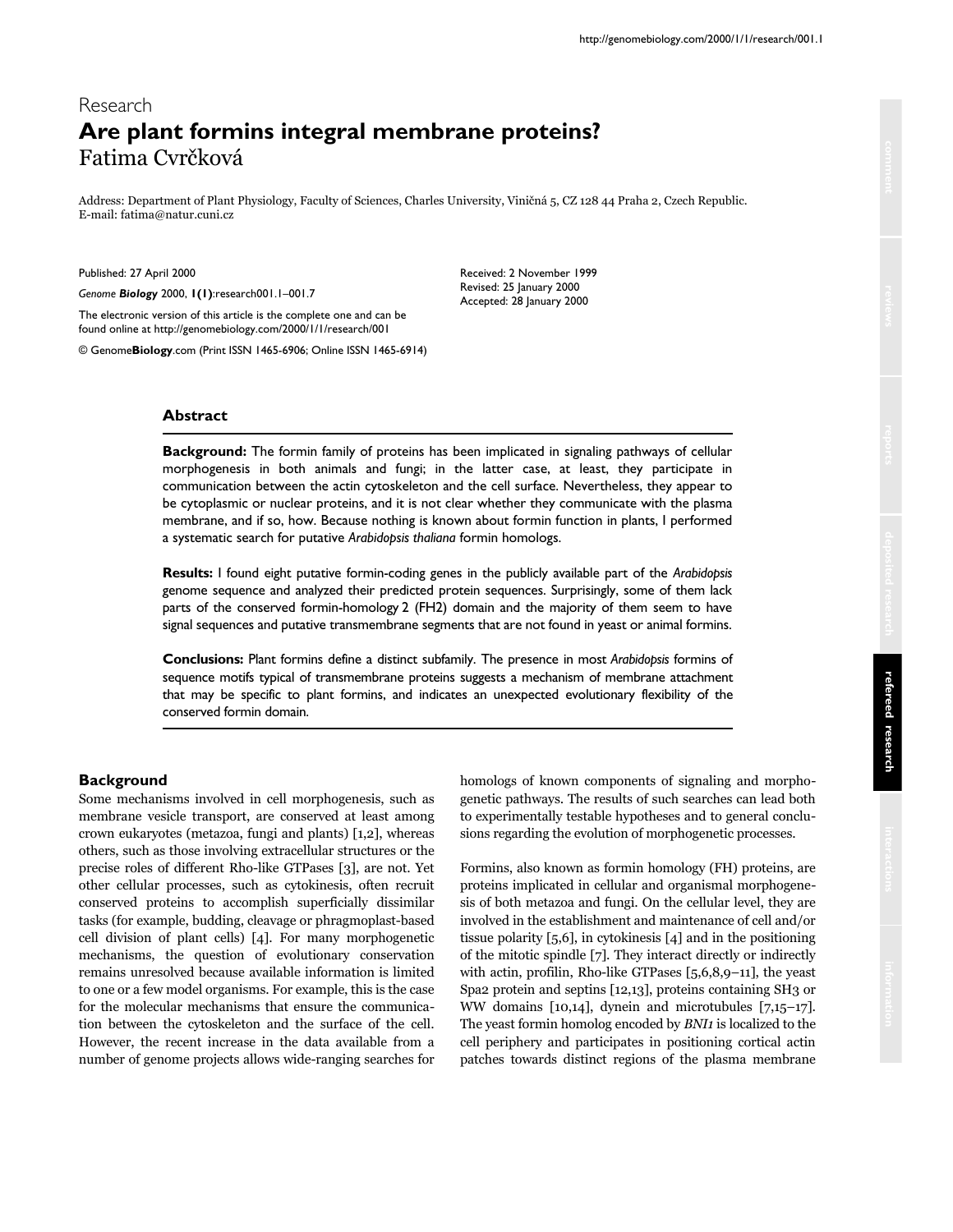[5,13,18]. Some kind of contact with the plasmalemma (in addition to that mediated by a Rho-like GTPase) might therefore be expected, although there is no evidence as yet for such a contact. Furthermore, metazoan formins are believed to be cytoplasmic or nuclear proteins [19,20].

Nothing is known about formin function in plants, although the existence of two *Arabidopsis thaliana* proteins containing the conserved formin-homology 2 (FH2) domain has been reported recently [6,10]. Given that all known formins represent a well-defined family, this class of proteins may be a good candidate for a systematic genome sequence search. Here, I present the results of such an approach, which has led to the identification of putative plant formin genes, as well as to the finding that the evolutionarily old formin domain may be used in a number of different ways and contexts ('modules' as defined by Hartwell *et al*. [21]) by recent eukaryotes.

#### **Results and discussion**

Formins are defined by the presence of two sequence domains — the low-complexity, proline-rich FH1 and the carboxy-terminal FH2 [6,10,22]. A third domain  $-$  the amino-terminal FH3 motif — has been characterized biochemically but is rather poorly delimited in sequence terms [23]. Despite a conflicting consensus definition, this motif appears to be identical to the amino-terminal conserved block found in some formins by Wasserman [10]. I have used the L-x-x-G-N-x-M-N (single-letter amino-acid notation; x is any amino acid) motif present in the FH2 domain of most fungal and metazoan formins [10] to search for putative *Arabidopsis* formin homologs and found eight such inter-related genes (see Materials and methods and Table 1). All of them correspond either to hypothetical open reading frames (ORFs) or to unannotated genomic or cDNA clones, indicating that at least some of them are expressed *in vivo*. These putative genes and their predicted protein products will be referred to henceforth as AtFORMINs 1 to 8.

Sequence comparison with known formins revealed the presence of a genuine FH2 domain in all *Arabidopsis* formins (Figure 1). However, even the longest predicted proteins, encoded by the AtFORMIN3, -4 and -5 genes, lack parts of the FH2 region ubiquitously conserved among corresponding genes of fungi and metazoa (Figures 1 and 2), although not necessarily among their protein products, because some formin mRNAs undergo complex splicing [24]. Sequence motifs corresponding to the missing regions were found in all cases within the predicted introns by visual inspection of three-frame translation data. Because the reliability of mRNA structure prediction is limited [25], failure to identify exons correctly may explain the apparent deletion of this region of the FH2 domain. The possibly mispredicted intron encoding subdomain g of AtFORMIN4 is split by a frameshift mutation, however. Although this could reflect a sequencing error, the possibility remains that plant formin homologs have a

modular structure within the FH2 domain at the gene level, and that at least some of the FH2-related sequences within predicted introns are vestiges of exons lost by mutation.

Proline-rich regions corresponding to FH1 were identified in all *Arabidopsis* formins. Surprisingly, there are two such regions in AtFORMINs 2, 6 and 8 — a feature not observed in the non-plant formins examined (listed in Materials and methods). Neither motifs corresponding to FH3 nor coiledcoil regions flanking FH1 (common but not ubiquitous in non-plant formins [10]) were found. The structure of FH2, the overall protein size (smaller than most non-plant formins) and the domain layout of *Arabidopsis* formins therefore show possible plant-specific features (Figure 2). This idea is supported by the topology of an evolutionary tree that consistently places *Arabidopsis* formins in a branch separate from other members of the formin family (Figure 3).

As in the non-plant formins, the amino-terminal portions of all *Arabidopsis* formins are divergent, although there is 63% identity between AtFORMINs 1 and 4 in the overlaping parts of their sequences. Analysis of AtFORMIN sequences with SMART [26,27] revealed no previously characterized domains outside the FH2 region. However, putative aminoterminal membrane insertion signals (signal peptides) followed by a segment highly likely to be membrane-spanning and a variable number of possible transmembrane domains were found in AtFORMINs 1, 2, 4, 6 and 8. A possible membrane insertion signal was also identified in AtFORMIN5 by one of the two methods used (see Materials and methods, and Figures 2,4). The length of predicted signal peptides suggests that they may represent membrane anchors rather than secretion signals [28]. A putative transmembrane segment was also found in the apparently amino-terminally truncated sequence of AtFORMIN3. In contrast, no signal peptides were found in 12 fungal and animal formins listed in Materials and methods, although transmembrane-like segments were observed in some. Surprisingly, the putative transmembrane segment lies between the two Pro-rich regions in AtFORMINs 2, 6 and 8. Obviously, only the cytoplasmic one of these two motifs can act as a conventional FH1 domain. Its size ranges from 106 to 423 amino acids, with proline content of 13 to 41% and multiple stretches of five to nine consecutive proline residues. This structure roughly corresponds to that of previously characterized FH1 domains [10]. Interestingly, the FH1 domains of AtFORMINs 2, 7 and 8 are extremely rich in serine (up to 20%) and contain stretches of up to seven consecutive serine residues.

The other proline-rich domain of AtFORMINs 2, 6 and 8 is predicted to be exposed to a non-cytoplasmic compartment. Given that polyproline stretches are characteristic for a class of structural cell-wall proteins known as extensins [29], it is tempting to speculate about a possible role for this domain in communication between formins and structures within the cell wall. Apart from this, few predictions of function can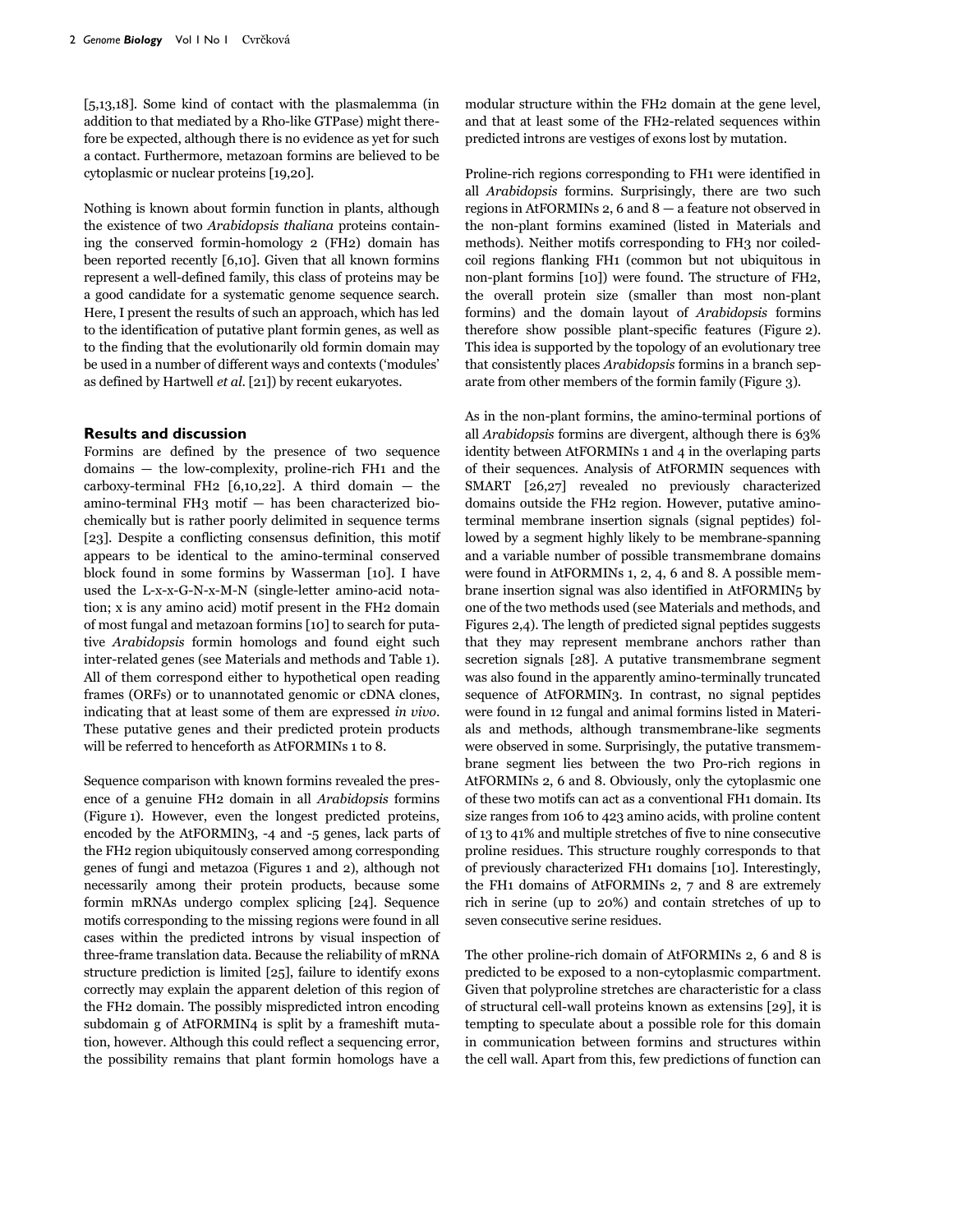**Putative formin-related genes of** *Arabidopsis thaliana*

# Primary **Protein sequence ORF** ORF ORF Number Gene accession accession location\* size† Type Chr‡ of introns Notes **AtFORMINI** gb|AC002062 gb|AAB61101 47 640...48 637; 760 Genomic I I AtORF2 in [6] (emb|T43335) 48 716...50 000 (EST) **AtFORMIN2** gb|AC002333 gb|AAB64026 28 161...26 738; 894 Genomic II 3 AtORF1 in [6] (gb|AI997606) 26 653...26 466; (EST) 26 314...26 061; 25 979...25 161 (R) **AtFORMIN3** emb|Z97338 gb|CAB10299 30 407... 30 285; 589 Genomic IV 6 Sequencing error at<br>30 171... 29 688; end leading to the 5' end leading to 29 608... 29 146; ORF truncation? 29 075... 28 870; 28 800... 28 683; 28 602... 28 566; 28 485... 28 147 (R) **AtFORMIN4** gb|AC002396 gb|AAC00575 28 830... 29 848; 825 Genomic I 3 ORF extends 15 base<br>(gb|Al998115) 29 951... 30 296; (EST) pairs upstream of the  $(EST)$  pairs upstream of the 30 542... 31 218; reported ATG; alternative splicing possible AtFORMIN5 dbj|AB016879 67 574... 67 401; 705 Genomic V 5 Alternative splicing 66 710... 66 520; possible 66 171... 66 092; 66 004... 65 389; 65 298... 65 099; 64 637... 63 784 (R) **AtFORMIN6** dbj|AB013390 6001... 7 470; 910 Genomic V 3 (emb|F19772) 7 550... 7 757; (EST) 8 244... 8 506; 8 587... 9 378 **AtFORMIN7** gb|AC007258 gb|AAD39332 121 331... 120 011; 929 Genomic I 1 122 896... 121 428;

\*ORF coordinates refer to the longest putative ORF in the first sequence (first primary accession) listed. (R), reverse complement. †The ORF size is given in codons. ‡Chr, chromosome number.

39 248... 39 004; 38 919... 38 092

(R) **AtFORMIN8** dbj|AB025639 41 595... 39 722; 1051 Genomic III 3 (emb|Z18512) 39 635... 39 430; (EST)

(R)

be made on the basis of the sequence data. Although formins are well conserved with respect to their molecular structure, we do not know the extent of their conservation within signaling or structural modules [21]. As the relationships between protein structure, module structure and biological function are far from straightforward [30], we can at present neither prove nor exclude the possibility that plant formins contribute to similar functional modules to their animal and fungal counterparts. The question of whether these proteins have a direct role in cytokinesis, in mitotic spindle localization, or in some other cellular process, possibly involving

cytoskeleton rearrangement or cell-surface growth, will have to be answered experimentally.

#### **Conclusions**

A systematic search of the available *Arabidopsis* genomic and cDNA sequences revealed the presence of eight genes encoding proteins that define a novel subfamily of the formin family. At least six out of eight *Arabidopsis* formins appear to be integral membrane proteins. This indicates a mechanism of membrane localization that may be specific to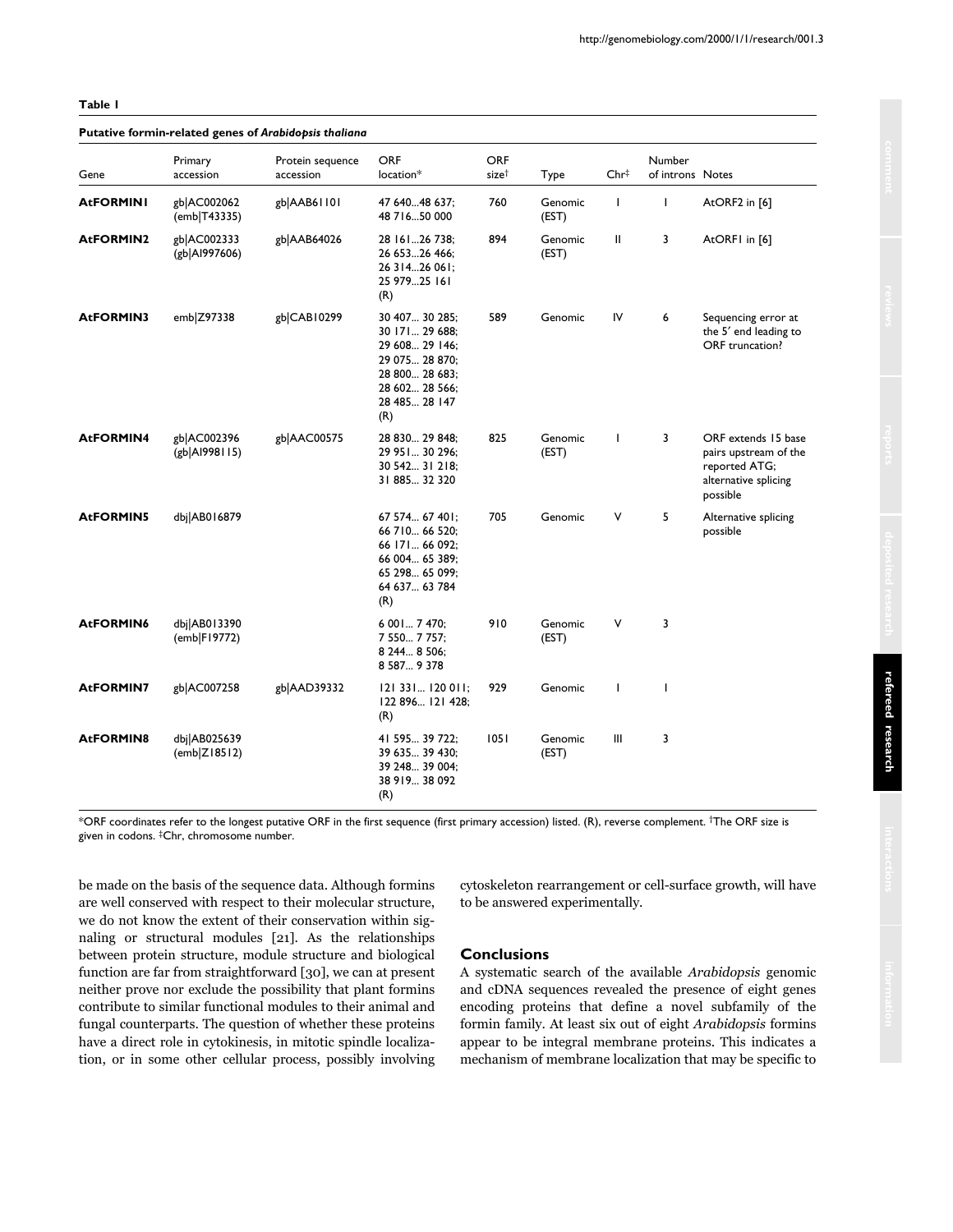| BNI <sub>1</sub><br><b>MFORMIN</b><br>CYK <sub>1</sub><br>CAENO<br>AtFORMIN1<br>AtFORMIN2<br>AtFORMIN3<br>AtFORMIN4<br>AtFORMIN5<br>AtFORMIN6<br>AtFORMIN7<br>AtFORMIN8<br>Consensus | PRPHKKLKOLHWEKLDC--<br>1352<br>989<br><b>IEPSCPMKPLYWTRIQIND</b><br>4<br>809<br>PKVDGPMRKFPWGAHTINP<br>3<br>89<br>GIPSLKOKGSFWNTVDGAV 6 KIVOLFETKKEKEAP<br>300<br><b>TSKOVKLKPLHWDKVNPDS</b><br><b>ETMKPKLKTLHWDKVRASS</b><br>442<br>370<br>GAPKTKLKPFFWDKM-ANP<br>302<br><b>SNGOVKLKPLHWDKVNPDS</b><br>303<br><b>DAPKTKLKPFFWDKVOANP</b><br>455<br><b>DPSKPKLKPLHWDKVRASS</b><br>456<br><b>DPTOPKLKPLHWDKMNPDA</b><br>591<br><b>ETPKPKLKALHWDKVRASS</b><br>.sp.ph+.h. Wspltss. | <b>TDNSIWGTGKAEKFA</b><br>GVLADLEKAFAAREIKSLASKRK--<br>-6<br>AAPTLWDSLEEPHI-<br><b>PRESFWVGTNEEQL-</b><br><b>TSDRMFDRLRTKFATKPAANSGTLG</b><br>-------------------------<br><b>DHSMVWDKIDRGSFS</b><br><b>SRVMVWDQIKSNSFO</b><br><b>VNEEMIETLFKVNDPTSRTRDGVVQ</b><br><b>DOKMVWHEISAGSFO</b><br><b>DHSMVWDKIDRGSFS</b><br><b>FDGDLMEALFGYVAVGKKSPDDGGD</b><br><b>EHSMVWNDIRSGSFO</b><br><b>FNEEMIESLFGYAAADKNKNDKKGS</b><br><b>DRATVWDOLKSSSFO</b><br><b>LNEDRMEHLFGCNSGSSAPKEPVRR</b><br><b>SRSMVWHKIDGGSFN</b><br><b>FDGDLMEALFGYVARKPSESNSVPO</b><br><b>DREMVWDHLRSSSFK</b><br>LDEEMIETLFVAKSLNNKPNOSOTT 6<br>hs.p.hptLhth.s.t.h.p.tt.t<br>.pthlWtphpptph. | a<br>EDLOKITFLSRDISOOFGINLHMYSSLSVADLVKKILNCDR 7<br>RDTSEFEYLFSKDTTQQKKKPLSEA 5 KVKKIIKLLDGKRSQTVGILISSLHLEMKDIQQAIFTVDDS<br>$\overline{b}$<br>KVKTAQVIHDDKLLQKLGILQGSIKMSHSELKLAILEVNEK<br>$\overline{c}$<br>TKTOTLSVLPLKRSOAINIGLTKLPPINVIPA-AIMKFDSL <sup>3</sup><br>$\overline{d}$<br>FDGDLMEALFGYVAVGKKSPEQGDE 2 PKSTQIFILDPRKSONTAIVLKSLGMTREELVESLIEGNDF<br>$\overline{e}$<br>SVSQENRFLDPRKSHNIAILLRALNVTADEVCEALIEGNSD<br>FNEEAMESLFGYNDGNKNKNGQKST 6 SPLQYIQIIDTR <mark>KAQNLSILLRALNVTTEE</mark> VVDAIKE <mark>G</mark> NE-<br>f<br>5 ASPAQIFILDPRKSONTAIVLKSLGMTRDELVESLMEGHDF<br>$\overline{g}$<br>4 ALPOFVOILEPKKGONLSILLRALNATTEEVCDALREV---<br>LAENENRVLDPKKSONIAILLRALNVTREEVSEALTDVLVA 7<br>4<br>$\overline{h}$<br>VPHNQTYILDPRKSONKAIVLKSLGMTKEEIIDLLTEGHDA<br>6<br>SPNOENRVLDPKKAONIAILLRALNVTIEEVCEALLEGNAD<br>tpthhlL-scpupshuIhLpth.hhhthh.hp                                                                                                                                                                                                                                                                                                                                                                                                                                                                                                                                                                                                                                                                                                                                                                                                                                                                                                                                                                                                                                                                                                                                                        |
|--------------------------------------------------------------------------------------------------------------------------------------------------------------------------------------|---------------------------------------------------------------------------------------------------------------------------------------------------------------------------------------------------------------------------------------------------------------------------------------------------------------------------------------------------------------------------------------------------------------------------------------------------------------------------------|------------------------------------------------------------------------------------------------------------------------------------------------------------------------------------------------------------------------------------------------------------------------------------------------------------------------------------------------------------------------------------------------------------------------------------------------------------------------------------------------------------------------------------------------------------------------------------------------------------------------------------------------------------|----------------------------------------------------------------------------------------------------------------------------------------------------------------------------------------------------------------------------------------------------------------------------------------------------------------------------------------------------------------------------------------------------------------------------------------------------------------------------------------------------------------------------------------------------------------------------------------------------------------------------------------------------------------------------------------------------------------------------------------------------------------------------------------------------------------------------------------------------------------------------------------------------------------------------------------------------------------------------------------------------------------------------------------------------------------------------------------------------------------------------------------------------------------------------------------------------------------------------------------------------------------------------------------------------------------------------------------------------------------------------------------------------------------------------------------------------------------------------------------------------------------------------------------------------------------------------------------------------------------------------------------------------------------------------------------------------------------------------------------------------------------------------------------------------------------------------------------------------------------------------------------------------------------------------------------------------------------------------------------------------------------------------|
| BNI1<br><b>MFORMIN</b><br>CYK <sub>1</sub><br>CAENO<br>AtFORMIN1<br>AtFORMIN2<br>AtFORMIN3<br>AtFORMIN4<br>AtFORMIN5<br>AtFORMIN6<br>AtFORMIN7<br>AtFORMIN8<br>Consensus             | VVEFLSKSEIIEVSVNLARNYAPYSTD<br>VVDLETLAALYENRAQEDELTKIRKYY<br>VLTVGFLEQLRSAMPVEKELIDKLRAV<br>KDGIEKILKTMMPSPKEIEEIEIKAAE<br>--VPDTLERLARIAPTKEEQSAILEFD<br><b>TLGPEL<mark>L</mark>ECLLKMAPTKEEEDKLKELK</b><br>-LPVEL <mark>L</mark> OTLLKMAPTSEEELKLRLYS<br>--HPDTLERLSRIAPTKEEOSAILOFD<br>--------------------------<br><b>SLGAELLETLVKMAPTKEEEIKLREYS</b><br>--ESDTLEKLAGIAPTPEEOTEIIDFD<br><b>TLGTEL<mark>LESL</mark>LKMAPTKEEERKLKAYN</b><br>.hphlpplhpsppth.tht            | 4<br>24                                                                                                                                                                                                                                                                                                                                                                                                                                                                                                                                                                                                                                                    | 14 KDPND <mark>L</mark> QRADQIYLQLMVNLESYWGSRMRALTVVTSYEREYNELLAKLRKVDKAVSALQESDNLRNVFNVIL <mark>AVGNFMN</mark> DTSK---QAQG <mark>F</mark> KLST <mark>LQRL</mark> TFI <mark>K</mark><br>5 EDLKL <mark>L</mark> DKPEQ <mark>F</mark> LHELA-QIPNFAE <mark>R</mark> AQCIIFRAVFSEGITSLHRKVEIVTR- <mark>A</mark> SKGLLHMKSVKDILALI <mark>LAFGNYMN</mark> GGNRTRGQADGYSLEI <mark>LPKLKDVK</mark><br>2 AQFEEMPEGEQ <mark>F</mark> VTRLL-QIQGLPL <mark>R</mark> LDLVLFKMRFSEVLNELKPAMSSVME- <mark>A</mark> CEEVRASEGFRTFLKLVL <mark>ATGNFM</mark> GGATKNYSSAYA <mark>FD</mark> MRML <mark>TRLVDTK</mark><br>NPEMT <mark>L</mark> GNAEQLLLKLS-QIPCLLE <mark>R</mark> LRLWLFTLDYKNSEKDIAEPLMDMQL- <mark>A</mark> MKEMEESRTFKVAMGML <mark>L</mark> AI <mark>GN</mark> SLSGT-----DIKGFYLDYL <mark>T</mark> KASEV <mark>K</mark><br>GDTAK <mark>L</mark> AD <mark>AETFLFHLLKSVPTAFTR</mark> LNAFLFRANYYP <mark>E</mark> MAHHSKCLQ <mark>TL</mark> DL- <mark>A</mark> CKELRSRGLFVKLLEAILKAGNRMNAGT-ARGNAQAFNLTALLKLSDVK<br>GSPSKIGP <mark>AEKFLKALL</mark> -NI <mark>PFAFKR</mark> IDAM <mark>L</mark> YIVKFES <mark>E</mark> IEYLNRSFD <mark>TLEA-A</mark> TGE <mark>L</mark> KNTRMFLKLLEAVLKTGNRMNIGT-NRGDAHAFKLDTLLKLVDIK<br>---------------------- <mark>-ACKEL</mark> RGSRL <mark>FLKLLEAVLKTGNRMNDGT-FRGGAQAFKLDTLLKLADVK</mark><br>GDVSK <mark>L</mark> GT <mark>AERFLKTIL-DIPFAFKR</mark> VEAMLYRANFDA <mark>E</mark> VKYLRNSFQ <mark>TLEE-A</mark> SLELKASRL <mark>FLKLLEAVLMTGNRMNVGT-NRGDAIAFKLDTLLKLVDIK</mark><br>GEPMT <mark>L</mark> AY <mark>A</mark> DSL <mark>L</mark> FHILKAV <mark>PSAFNRFNVML</mark> FKINYGS <mark>E</mark> VAQQKGSLL <mark>TL</mark> ES-ACNELRARGLF <mark>MKLLEAILKAGNRMNAGT-ARGNAQAFNLTALRKLSDVK</mark><br>1 DSPVK <mark>LGHAEKFL</mark> KAM <mark>L-DIPFAFKR</mark> VDAMLYVANFES <mark>E</mark> VEYLKKSFE <mark>TLEA-ACEEL</mark> RNSRMFL <mark>KLLEAVLKTGNRMNVGT-NRGDAHAFKLDTLLKLVDVK</mark><br>ts.t.Lsps-pFhhth.pl.hhRhphhhahhpa.pt.t.lh.th.sh.t Astplppot.hhplhthlLhhGNhMNsuts.uFpLp.L.+L.-hK |
| BNI1<br><b>MFORMIN</b><br>CYK1<br>CAENO<br>AtFORMIN1<br>AtFORMIN2<br>AtFORMIN3<br>AtFORMIN4<br>AtFORMIN5<br>AtFORMIN6<br>AtFORMIN7<br>AtFORMIN8<br>Consensus                         | <b>DTTNSMTFLNYVEKIVRLN</b><br>SRDNGMNLVDYVVKYYLRY 45<br>$\mathbf{1}$<br><b>DVDNRHTLLHHLIEEMKRI</b><br><b>DPVYKHTLTYHLAEYMVEH</b><br>SVDGKTSLLNFVVEEVVRS 45<br>GADGKTTLLHFVVOEIIKF 34<br><b>GTDGKTTLLHFVVLEIIRS</b><br>43<br><b>SVDGKTTLLNFVVEEVVRS</b><br>40<br><b>GTDGKTTLLHFVVOEIIRT</b><br>40<br><b>GVDGKTTLLHFVVQEITRS</b><br>23<br>SVDAKTTLLHFVVEEVVRS 37<br>ss-t+hoLLpalsp.hhpp                                                                                           | YPSFNDFLSELEPVLDVVKV SIEOLVNDCKDFSOSI<br>SVFPLPEPODFFL---ASQV KFEDLLKDLRKLKROL<br><b>FSEGTDLYSEFGAVARSARV DYKELLDNLIRLEKDC</b><br>LPVVGGLSSEFSNVKKAACV DYETVVATCSALAVRA<br>LOVVSGLSSOLINVKKAAAM DSNSLINETAEIARGI<br>LPVVGGLSSEFTNVKKAAAV DYDTVAATCLALTSRA<br>LEKVSGLSSELEHVKKSANI DADGLTGTVLKMGHAL<br>LOVVAGLSRDLVNVKKSAGMDFDVLSSYVTKLEMGL<br>LPIIGGLSSEFTNVKKAAGI DYDSFVATTLALGTRV<br>hh.th.s-hltcuutlsh-tl.tphhphtpth                                                                                                                                                                                                                                    | 23 VLIKTLPV-LPEARKKGDLLEDEVKLTIMEFESLMHTYGEDSG 5 ISFFKKFADFINEYKKAOAONLAAEEEE<br>21 FKDKLEEF-FKKAKKEHKMEESHLENAQKSFETTVGYFGMKPK 8 SYVFMVWFEFCSDFKTIWKRESKNISKE<br>PRRA <mark>R</mark> FALTDFHHCIESSRV NADEIRKTVQLTENNI 18 FDEKMRP <mark>F</mark> -HEKAVKEFSTVSSMCGKMKNDWESLVK <mark>Y</mark> YAFNDK 4 EEF <mark>F</mark> ADIRT <mark>F</mark> SEQYSNAWKELDAEAEAK<br>-KSSWECLATI <mark>N</mark> VAQRIHQLKAIYTVTKNRWHSFLL <mark>Y</mark> FGYSVD 7 NDV <mark>F</mark> KMVTE <mark>F</mark> SLEYRTTRDKILQQRKRL<br>17 FVKTMMTF-LDSVEEEVKIAKGEERKVMEL <mark>VK</mark> RTTDYYQAGAV 6 LHL <mark>FVIVRDFL</mark> AMVDKVCLDIMRNMQRR<br>18 FLESMNSF-LNKGEKEITELOSHGDNVMKMVKEVTEYFHGNS- 4 FRIFAVVRDFLTILDOVCKEVGRVNERT<br>19 FVKKMNEF-LDSVEEEVKLAKEEEKKVLELVKRTTEYYOAGAV 5 LHLFVIVRDFLAMVDKVCVEIARNLORR<br>19 FREALEDF-IONAEGSIMSILEEEKRIMAL <mark>VK</mark> STGDYFHGKAG<br>$\overline{4}$<br>LRLFVIVRDFLIILDKSCKEVREARGRP<br>19 FFDSMKTF-LKEAEEEIRKIKGGERKALSMVKEVTEYFHGNAA 6 LRIFMVVRDFLGVLDNVCKEVKTMQEMS<br>16 CLTKLRSF-FESAEEELKVITEEQLRIMELVKKTTNYYQAGAL 5 FQLFVIIRDFLGMVDNACSEIARNQRKQ<br>GA <mark>DGKTTLLHFVVOE</mark> IIRA 21 LOVVSSLCSELSNVKKAAAMDSEVLSSYVSKLSOGI 21 FSESMKTF-LKRA <mark>E</mark> EEIIRVOAOESVALSL <mark>VK</mark> EITE <mark>Y</mark> FHGNSA 6 FRIFLVVRDFLGVVDRVCKEVGMINERT<br>.h.thtpF.hppsppphphlttpph.p.hpphhtYat.sphFhtpFht.hppshpcpptt                                                                                                                                                                                                                                                                                                                                                                                                                                                                                                                                                                                                                                                                  |

# **Figure 1**

Alignment of the FH2 domain of selected formins and definition of the subdomain modules. Subdomain modules (a–j) are marked in color. Red dots denote the position of introns (not shown in MFORMIN, for which only mRNA sequence is available). The consensus line shows 80% consensus of the EMBL DS39866 alignment. Numbers indicate positions within the sequence and the size of unaligned insertions; residues corresponding to unambiguous consensus and/or shared by all *Arabidopsis* formins are highlighted. For gene terminology see Table 1 and Materials and methods.



# **Figure 2**

Domain structure of *Arabidopsis* and selected yeast and animal formins. Letters denote subdomain modules within FH2 as defined in Figure 1. Only the 'highly likely' membrane-spanning segments are shown.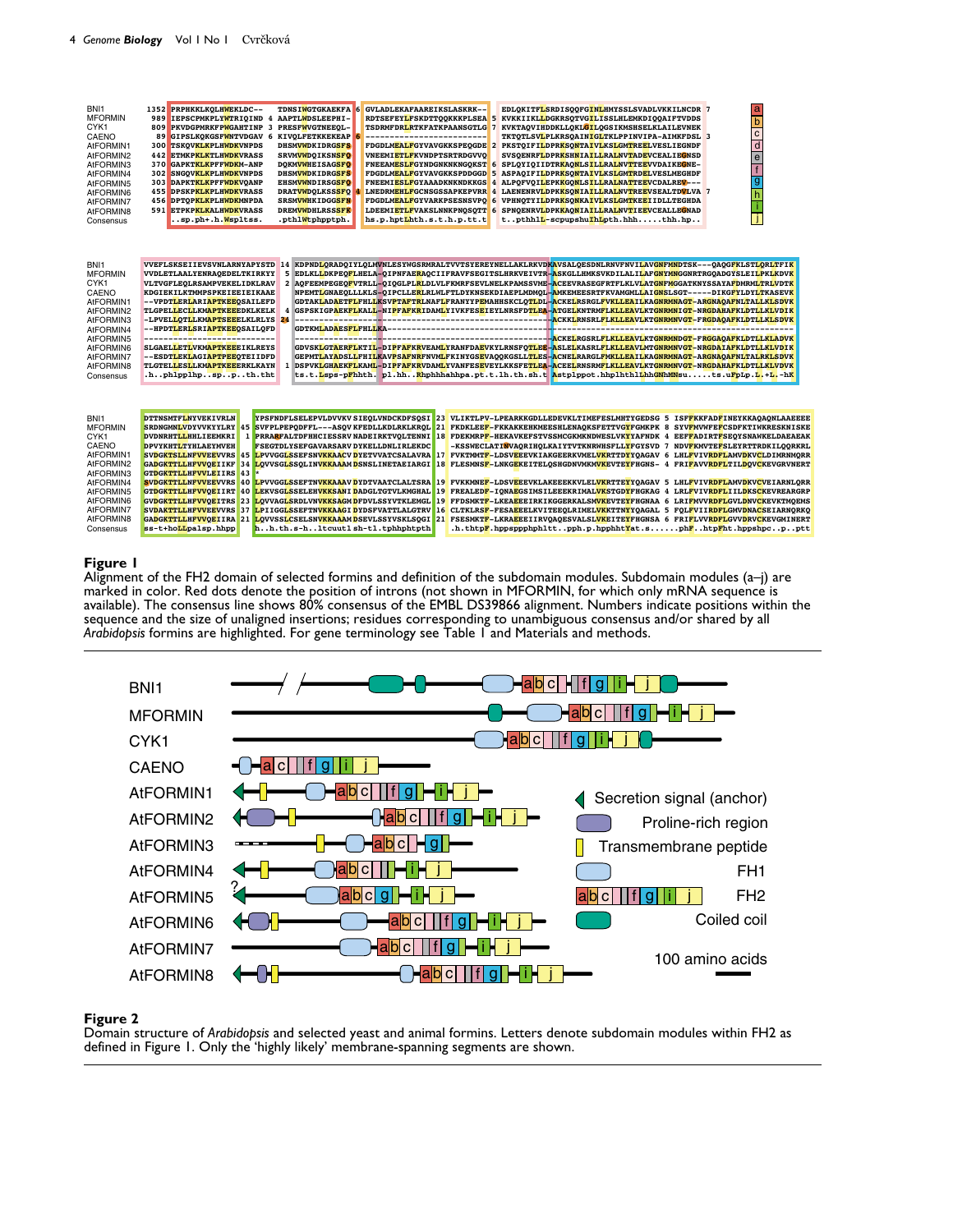

# **Figure 3**

Unrooted evolutionary tree of FH2 subdomains a, c and h constructed by the neighbor-joining method. Numbers at nodes indicate bootstrap values. Branches in agreement with the tree previously reported by Zeller *et al*. [6] are highlighted in green, novel branches in yellow.

plants and functionally related to a possible role for formins in the communication between the plant cell and extracellular structures.

# **Materials and methods**

#### *Identification of Arabidopsis formin homologs and protein sequence prediction*

The initial search for formin homologues in the non-redundant *Arabidopsis thaliana* protein (NRAT) database, performed using the PatMatch program [31,32] with the query pattern L-x-x-G-N-x-M-N, yielded three potential formin homologs — AtFORMIN1 to AtFORMIN3. AtFORMINs 2 to 8 were found by a TBLASTN 2.0 search [33,34] in GenBank, using the predicted protein sequence of AtFORMIN 1 as query (P(N) values in the range of  $5.8 \times 10^{-227}$  to  $1.3 \times 10^{-11}$ ). Known members of the formin family (a human *diaphanous* homolog and *Drosophila melanogaster cappucino*) were found in the same search (P(N) values  $1 \times 10^{-21}$  and  $1.3 \times 10^{-13}$ , respectively), verifying the statistical significance of the initial PatMatch results.

# Membrane insertion signals (anchors)

| AtFORMIN1 |    | 1 MAAMFNHPWP----NLTLIYFFFIVVLPFOSLS 29 |  |
|-----------|----|----------------------------------------|--|
| AtFORMIN2 | т. | MTTIPFCFLFVAFFFSSSTA 20                |  |
| AtFORMIN4 |    | 1 MAAMLMOPWPPFLPHLTLVFLTLILFFPNOSFS 33 |  |
| AtFORMIN6 | 1. | MKALOSRFFFFFFFYIFFSVSVSS 24            |  |
| AtFORMIN8 | 1  | MLFFLFFFYLLLSSSSDLVFA 21               |  |

## Transmembrane peptides

| AtFORMIN1 | <b>78 AVLITAASTLLVAGVFFFCLO</b> | 98 |
|-----------|---------------------------------|----|
| AtFORMIN2 | 157 TASVISAAALLSLFAVFIIFI 177   |    |
| AtFORMIN3 | 157 AVASTAVLTFVFVALMFLCCF 177   |    |
| AtFORMIN4 | 80 AVLITAASTLLVAAVFFFLVH 100    |    |
| AtFORMIN6 | 109 IVISVGIVTLGMLSALAFFLY 129   |    |
| AtFORMIN8 | 108 LLIVAISAVSSAALVALLIAL 128   |    |

#### **Figure 4**

Putative membrane anchors and transmembrane domains of *Arabidopsis* formins. Aliphatic (I, L, V), aromatic (F, H, W, Y) and other potentially hydrophobic (A, C, G, K, M, R, T) amino acids are highlighted.

Intron positions in the genomic sequences were determined (or confirmed) using the NetGene2 server [25]. Translation of the DNA sequences was performed on the SIB ExPASy WWW server [35,36]. Only the longest predicted ORFs were subjected to further analysis.

#### *Sequence alignment and domain structure analysis*

All sequence comparisons were done on a set of 20 metazoan, yeast and plant formin sequences. These were FUGU, *Fugu rubripes* formin homolog gb|AAC34395.1; LFORMIN, mouse lymphocyte-specific formin gb|AAD01273; BNR1, yeast Bnr1 protein sp|P40450; BNI1, yeast Bni1 protein sp|P41832; FHOS, human formin-like protein gb|AAD39906.1; CAENO, *Caenorhabditis elegans* formin homolog gb|AAB42354.1; CAPPU, *D. melanogaster* Cappuccino gb|AAC46925.1; P140MDIA and P134MDIA2, mouse Diaphanous homologs gb|AAC53280 and gb|AAC71771.1; DIA\_DROME, *D. melanogaster* Diaphanous sp|P48608; CYK1, *C. elegans* Cyk1 assembled from gb|AAA81161.1 and gb|AAC17501.1; MFORMIN, mouse formin sp|Q05860; and AtFORMIN 1 to 8. Protein sequences were aligned with the aid of MACAW [37], using the Gibbs sampler and segment pair algorithms, BLOSUM45 matrix. Only blocks with  $P \le 10^{-7}$  were considered. No homology to FH3 as defined by Petersen *et al*. [23] or to the amino-terminal conserved region [10] was revealed by this tool, whereas the FH2 domain was readily identified. Non-aligned parts of the sequence within the FH2 domain were adjusted manually. Consensus of the resulting alignment of FH2 (deposited in the EMBL alignment database, accession number DS39866) has been calculated for each subdomain separately (see Figure 1) by the method of Brown and Lai [38,39].

The SMART program [26,27] was used to examine predicted protein sequences for the presence and location of known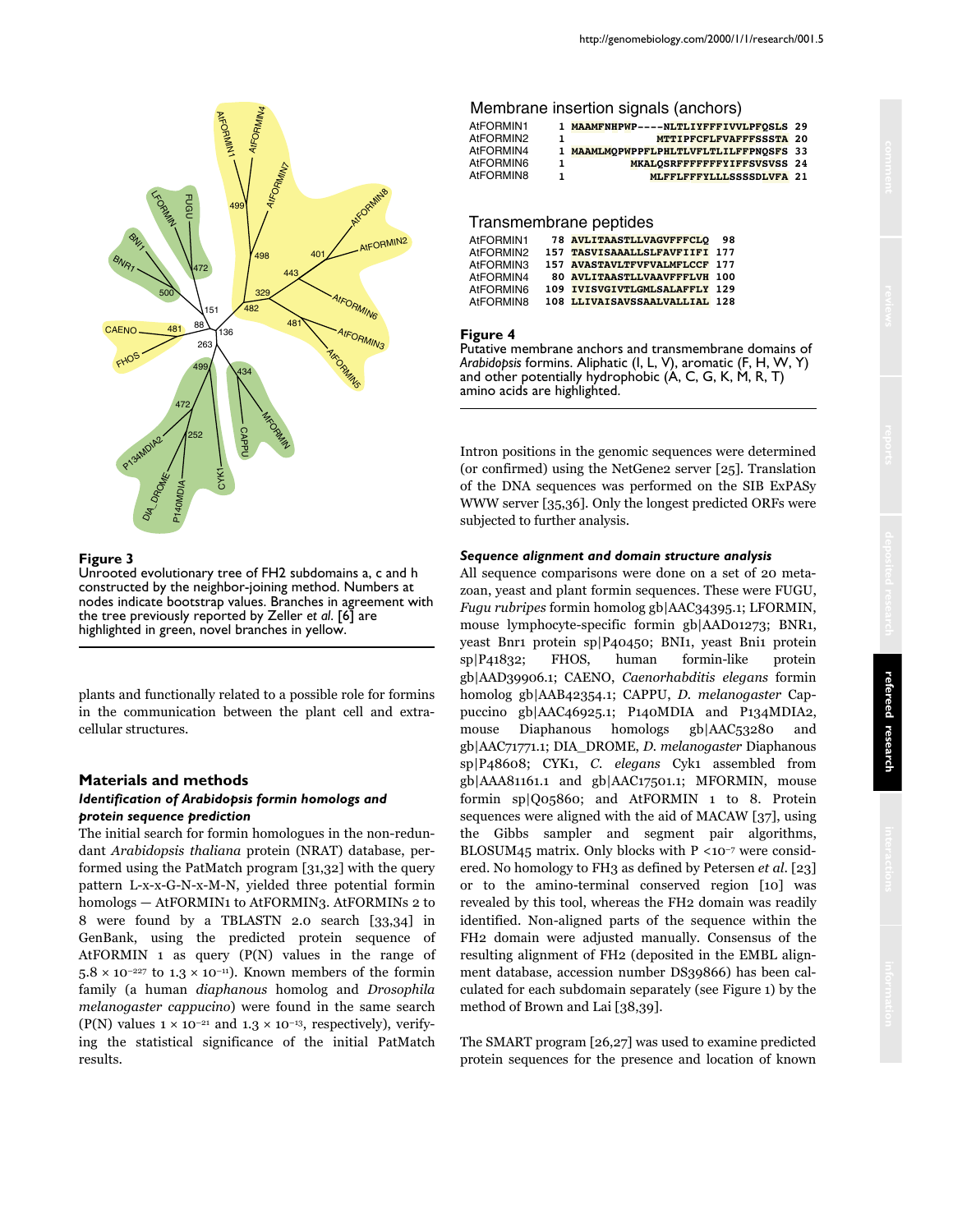sequence domains, putative secretion signals, transmembrane segments, coiled-coil motifs and low sequence complexity regions (usually representing proline-rich FH1 domains whose location was confirmed by visual inspection). Prediction of signal peptides by the neural network (NN) method [28]) was independently verified by a hidden Markov model-based (HMM) method on the SignalP 2.0 server [40,41]). Results of both methods were in agreement, with the exception of AtFORMIN<sub>5</sub>, which was predicted to be membrane-anchored by NN but cytoplasmic by HMM.

#### *Construction of the evolutionary tree*

The tree (Figure 3) was calculated from the three FH2 subdomains present in all formins studied, using programs from the PHYLIP package [42,43] version 3.573. An input file was prepared by joining subdomains a, c and h and was used to produce a bootstrapped data set by SEQBOOT with 500 sampling cycles. Distances were calculated using PROTDIST with the PAM distance matrix, and the results were used for tree construction using the neighbor-joining method [44] by NEIGHBOR. The consensus tree was determined by CON-SENSE and plotted using DRAWTREE.

#### **Acknowledgements**

This work has been supported by the Grant Agency of the Czech Republic Grant 204/98/0482 and by the Czech Ministry of Education Program J13/98:113100003. I thank J. Flegr for helpful discussion.

#### **References**

- 1. Zárský V, Cvrčková F: **Small GTPases in the morphogenesis of yeast and plant cells.** In *Molecular Mechanisms of Signalling and Membrane Transport*. Edited by Wirtz KWA. Berlin: Springer, 1997, 75-88.
- 2. Sanderfoot AA, Raikhel N: **The specificity of vesicle trafficking: coat proteins and SNAREs.** *Plant Cell* 1999, **11:**629-642.
- 3. Li H, Wu G, Ware D, Davis KR, Yang Z: *Arabidopsis* **Rho-related GTPases: differential gene expression in pollen and polar localization in fission yeast.** *Plant Physiol* 1998, **118:**407-417.
- 4. Field C, Li R, Oegema K: **Cytokinesis in eukaryotes: a mechanistic comparison.** *Curr Opin Cell Biol* 1999, **11:**68-90.
- 5. Evangelista M, Blundell K, Longtine MS, Chow CJ, Adames N, Pringle JR, Peter M, Boone C: **Bni1p, a yeast formin linking Cdc42p and the actin cytoskeleton during polarized morphogenesis.** *Science* 1997, **276:**118-122.
- Zeller R, Haramis AG, Zuniga A, McGuigan C, Dono R, Davidson G, Chabanis S, Gibson T: **Formin defines a large family of morphoregulatory genes and functions in establishment of the polarising region.** *Cell Tissue Res* 1999, **296:**85-93.
- Heil-Chapdelaine R, Adames N, Cooper |A: **Formin' the connection between microtubules and the cell cortex.** *J Cell Biol.* 1999, **144:**809-811.
- 8. Frazier J, Field C: **Actin cytoskeleton: are FH proteins local organizers?** *Curr Biol* 1997, **7:**R414-R417.
- 9. Fujiwara T, Tanaka K, Mino A, Kikyo M, Takahashi K, Shimizu K, Takai Y: **Rho1p-Bni1p-Spa2p interactions: implication in localization of Bni1p at the bud site and regulation of the actin cytoskeleton in** *Saccharomyces cerevisiae***.** *Mol Biol Cell* 1998, **9:**1221-1233.
- 10. Wasserman S: **FH proteins as cytoskeletal organizers.** *Trends Cell Biol* 1998, **8:**111-115.
- 11. Johnson DI: **Cdc42: an essential Rho-type GTPase controlling eukaryotic cell polarity.** *Microbiol Mol Biol Rev* 1999, **63:**54-105.
- 12. Zahner JE, Harkins HA, Pringle JR: **Genetic analysis of the bipolar pattern of bud site selection in the yeast Saccharomyces cerevisiae.** *Mol Cell Biol.* 1996, **16:**1857-1870.
- 13. Mino A, Tanaka K, Kamei T, Umikawa M, Fujiwara T, Takai Y: **Shs1p: a novel member of septin that interacts with Spa2p, involved in polarized growth in Saccharomyces cerevisiae.** *Biochem Biophys Res Commun* 1998, **251:**732-736.
- 14. Kamei T, Tanaka K, Hihara T, Umikawa M, Imamura H, Kikyo M, Ozaki K, Takai Y: **Interaction of Bnr1p with a novel Src homology 3 domain-containing Hof1p. Implication in cytokinesis in** *Saccharomyces cerevisiae***.** *J Biol Chem* 1998, **273:**28341- 28345.
- 15. Miller RK, Matheos D, Rose MD: **The cortical localization of the microtubule orientation protein, Kar9p, is dependent upon actin and proteins required for polarization.** *J Cell Biol.* 1999, **144:**963-965.
- 16. Lee L, Klee SK, Evangelista M, Boone C, Pellman D: **Control of mitotic spindle position by the** *Saccharomyces cerevisiae* **formin Bni1p.** *J Cell Biol* 1999, **144:**947-961.
- 17. Chang F: **Movement of a cytokinesis factor cdc12p to the site of cell division.** *Curr Biol* 1999, **9:**849-852.
- 18. Schmidt A, Hall MN: **Signaling to the actin cytoskeleton.** *Annu Rev Cell Dev Biol* 1998, **14:**305-338.
- 19. Trumpp A, Blundell PA, de la Pompa JL, Zeller R: **The chicken limb deformity gene encodes nuclear proteins expressed in specific cell types during morphogenesis.** *Genes Dev* 1992, **6:**14-28.
- 20. de la Pompa JL, James D, Zeller R: **The limb deformity proteins during avian neurulation and sense organ development.** *Dev Dyn* 1995, **204:**156-167.
- 21. Hartwell LH, Hopfield JJ, Leibler S, Murray AW: **From molecular to modular cell biology.** *Nature* 1999, **402 Supp:**C47-C52.
- 22. Castrillon D, Wasserman S: **Diaphanous is required for cytokinesis in** *Drosophila* **and shares domains of similarity with the limb deformity gene.** *Development* 1994, **20:**3367-3377.
- 23. Petersen J, Nielsen O, Egel R, Hagan IM: **FH3, a domain found in formins, targets the fission yeast formin FUS1 to the projection tip during conjugation.** *J Cell Biol.* 1998, **141:**1217-1228.
- 24. Wang CC, Chan DC, Leder P: **The mouse formin (Fmn) gene: genomic structure, novel exons, and genetic mapping.** *Genomics* 1997, **39:**303-311.
- 25. Hebsgaard SM, Korning PG, Tolstrup N, Engelbrecht J, Rouze P, Brunak S: **Splice site prediction in** *Arabidopsis thaliana* **DNA by combining local and global sequence information.** *Nucleic Acids Res* 1996, **24:**3439-3452.
- 26. Schultz J, Milpetz F, Bork P, Ponting C: **SMART, a simple modular architecture research tool: Identification of signalling domains.** *Proc Natl Acad Sci U S A* 1998, **95:**5857-5864.
- 27. SMART simple modular architecture research tool [http://smart. embl-heidelberg.de/].
- 28. Nielsen H, Engelbrecht J, Brunak S, von Heijne G: **Identification of prokaryotic and eukaryotic signal peptides and prediction of their cleavage sites.** *Prot Engng* 1997, **10:**1-6.
- 29. Keller B: **Structural cell wall proteins.** *Plant Physiol* 1993, **101:** 1127-1130.
- 30. Oota S, Saitou N: **Phylogenetic relationship of muscle tissue deduced from superimposition of gene trees.** *Mol Biol Evol* 1999, **16:**856-867.
- 31. Weng S: **PatMatch, Pattern matching software for** *Saccharomyces* **genome database and** *Arabidopsis thaliana* **database.** 1998.
- 32. PatMatch [http://www.arabidopsis.org/cgi-bin/patmatch/nph-patmatch. pl].
- 33. Altschul SF, Gish W, Miller W, Myers EW, Lipman DJ: **Basic local alignment search tool.** *J Mol Biol* 1990, **215:**403-410.
- 34. Gish W, States DJ: **Identification of protein coding regions by database similarity search.** *Nat Genet* 1993, **3:**266-272.
- 35. Appel RD, Bairoch A, Hochstrasser DF: **A new generation of information retrieval tools for biologists: the example of the ExPASy WWW server.** *Trends Biochem Sci* 1994, **19:**258- 260.
- 36. ExPASy Molecular Biology Server [http://www.expasy.ch/].
- 37. Schuler GD, Altschul SF, Lipman DJ: **A workbench for multiple alignment construction analysis.** *Prot Struct Funct Genet* 1991, **9:** 180-190.
- 38. Ponting C, Aravind L: **START: a lipid-binding domain in StAR, HD-ZIP and signalling proteins.** *Trends Biochem Sci* 1999, **24:**130-132.
- 39. Consensus server [http://www.bork.embl-heidelberg.de/Alignment/ consensus.html].